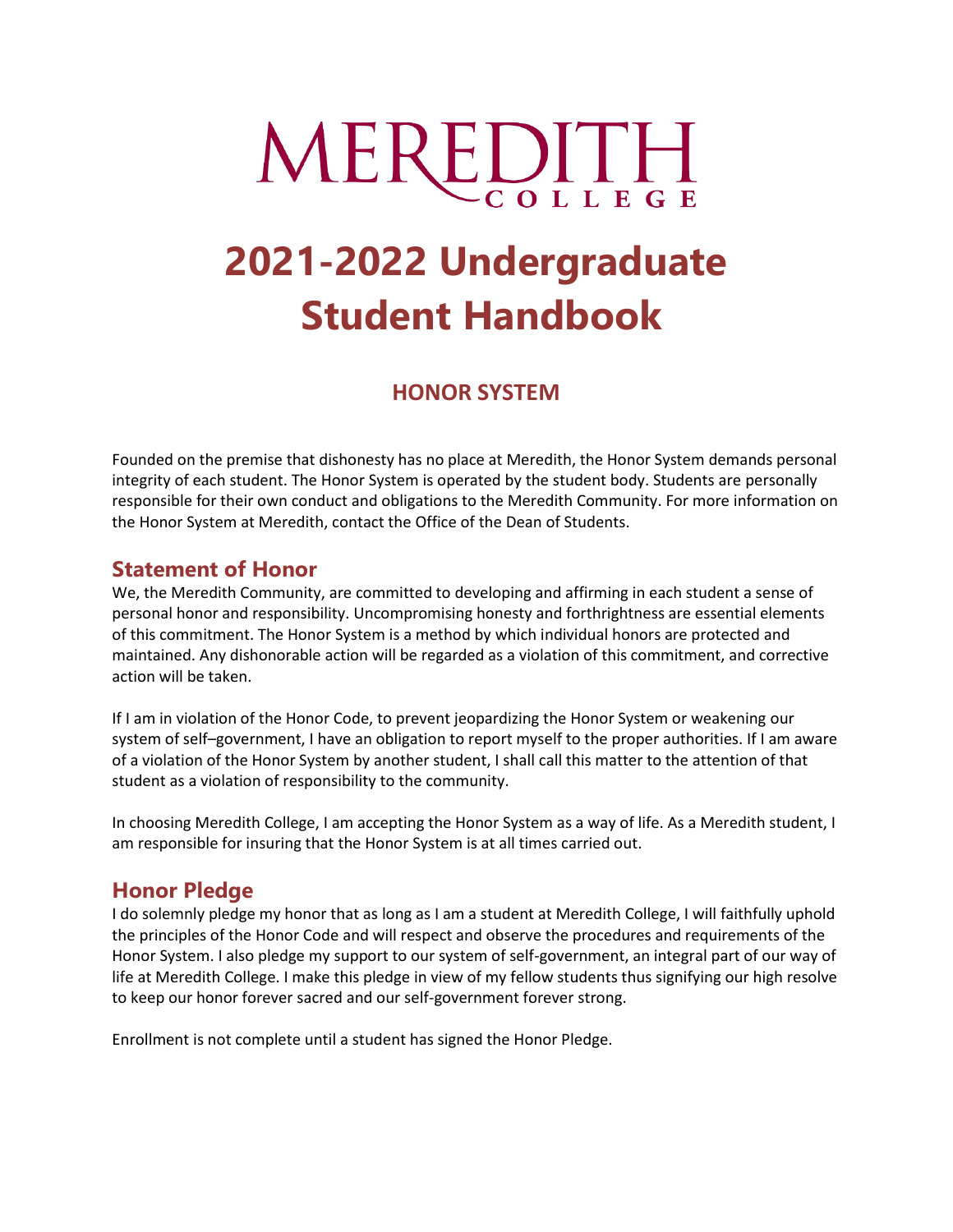# **Honor Council**

The Honor Council is composed of the chair; the solicitor general; the support counselor; the secretary; the clerk; two representatives each from the freshman, sophomore, junior, and senior classes; one commuter representative; one Wings representative; and four faculty members, who are appointed for two-year terms by the Faculty Council. The assistant dean of students and/or her designee shall serve as a non-voting member and as adviser. In addition to the solicitor general and support counselor, nine board members are present at any hearing. These members include the chair, the secretary, the clerk, and the adviser as non-voting members, and five voting members who shall consist of one faculty representative and four student representatives, all to be appointed on a rotating basis by the chair. The accused can waive her right to a full board when the unavailability of a board member would delay her case.

The Honor Council shall not convene during exam weeks except for those cases involving seniors scheduled to graduate.

*NOTE: A summer Honor Council composed of the chair (when possible), one or two student representatives to Honor Council (either new or retiring members), one faculty representative to Honor Council, the summer residence director, and the adviser or her designee, shall hear cases occurring after the final day of classes of the spring semester through the final day of classes of summer school except for those cases deferred until the beginning of the fall semester. The services of a support counselor and solicitor general may not be available, and the appeal process will not include a Review Board.*

### **Review Board**

Review Board is a branch of the Honor Council that hears appeals of sanctions determined by Honor Council. The Review Board consists of a Chair who is chosen by the newly elected Honor Council Chair through an interview process each year. The rest of the board consists of four students (three student representatives and one secretary) appointed by the Review Board Chair and Honor Council Chair annually and two faculty members appointed (by Faculty Council) for three year, overlapping terms, scheduled for rotating duty by the Review Board chair. Any vacancies shall be filled by the Review Board Chair, Adviser, and Honor Council Chair.

Voting members shall consist of the three student representatives and one faculty representative. Nonvoting members shall consist of the Review Board Chair (who will only cast the deciding vote in the event of a tie), Honor Council Chair of designee, the secretary, the dean of students or her designee. The action of the Review Board is final except for the right of the student charged to appeal to the Vice President for College Programs in cases of delay of graduation, suspension or expulsion. Review Board appeals are not available in the summer.

# **Residence Hearings Committee**

The Residence Hearings Committee is a branch of the Honor Council coordinated by the Residents Housing Association. The Residence Hearings Committee shall hear appeals of residence hall fines and minor residence hall cases referred by the Honor Council solicitor general.

Present at each hearing are the vice chair of the Residents Housing Association, two residence representatives, a clerk, and a residence director adviser. The vice chair of the Residents Housing Association shall preside over all hearings and shall not vote except in the case of a tie. The residence director adviser shall serve as a non-voting member. The hearings are typically held on Monday nights.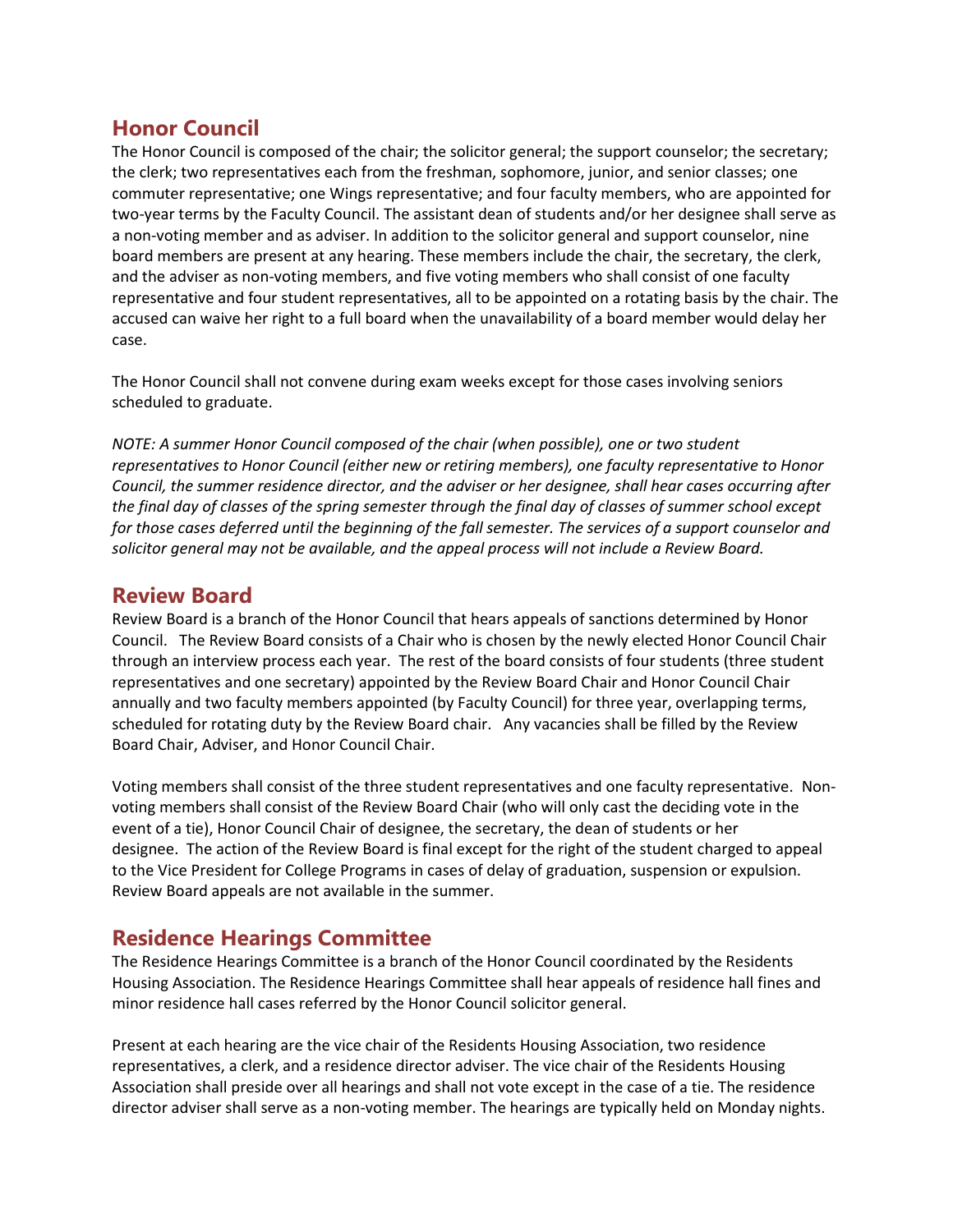The decision of the Residence Hearings Committee concerning fine appeals shall be final. Students may request a retrial with the Honor Council for other cases by contacting the solicitor general of the Honor Council within 48 hours of the original hearing. The Residence Hearings Committee will not meet in the summer. Summer fine appeals should be directed to the summer Honor Council. Fines for life/safety violations are not permitted to be appealed through the Honor System.

# **Honor Code Violations**

The Honor Council acts on violations of the Honor Code. Violations of the Honor Code include, among others:

Academic dishonesty including, but not limited to:

- Unauthorized copying, collaboration, or acceptance of assistance in the preparation of academic work (i.e., written, laboratory, artwork, computer programs, etc.)
- Plagiarism—which is defined as the intentional representation of another person's words, thoughts, or ideas as one's own (see *Note about Plagiarism* below list of Honor Code violations)
- The use of notes, books, electronic devices or other unauthorized aids on examinations
- Stating that assignments are completed when they are not (i.e., parallel readings) or aiding and abetting a dishonest action of another student
- Falsifying information or data

#### Hostile Acts Towards Another including:

- *Discrimination* (See *Note About Freedom of Expression* below). According to the Meredith College Harassment and Non-Discrimination Policy, discrimination is treating someone unfavorably because of his or her religion, race, color, national origin, age, sex, disability, veteran's status, sexual orientation or any other category protected by applicable law.
- *Harassment.* Harassment includes unwelcome electronic, verbal, physical, or graphic conduct that is so severe or pervasive that it substantially interferes with the targeted individual's ability to participate in a learning, living, social or work environment. Harassment is not motivated or based on one of the protected categories listed under the definition of discrimination, or any other category protected by applicable law. This can include conduct that is intended to be, or a reasonable person knows would have the impact of being, demeaning, intimidating, hostile or abusive when directed at another person or persons.
	- $\circ$  Examples of conduct that may be an act of discrimination or harassment include but are not limited to:
		- Verbal acts or conduct including slurs, negative stereotyping, unwelcome verbal comments, jokes, or threats
		- Physical acts including physical intimidation, offensive touching, physical assault (physical assault and unwanted touching of a sexual nature will be addressed under Sexual Harassment)
		- Graphic acts including posters, cartoons, drawings, or graffiti
		- **Electronic acts including online communication of demeaning or hostile** content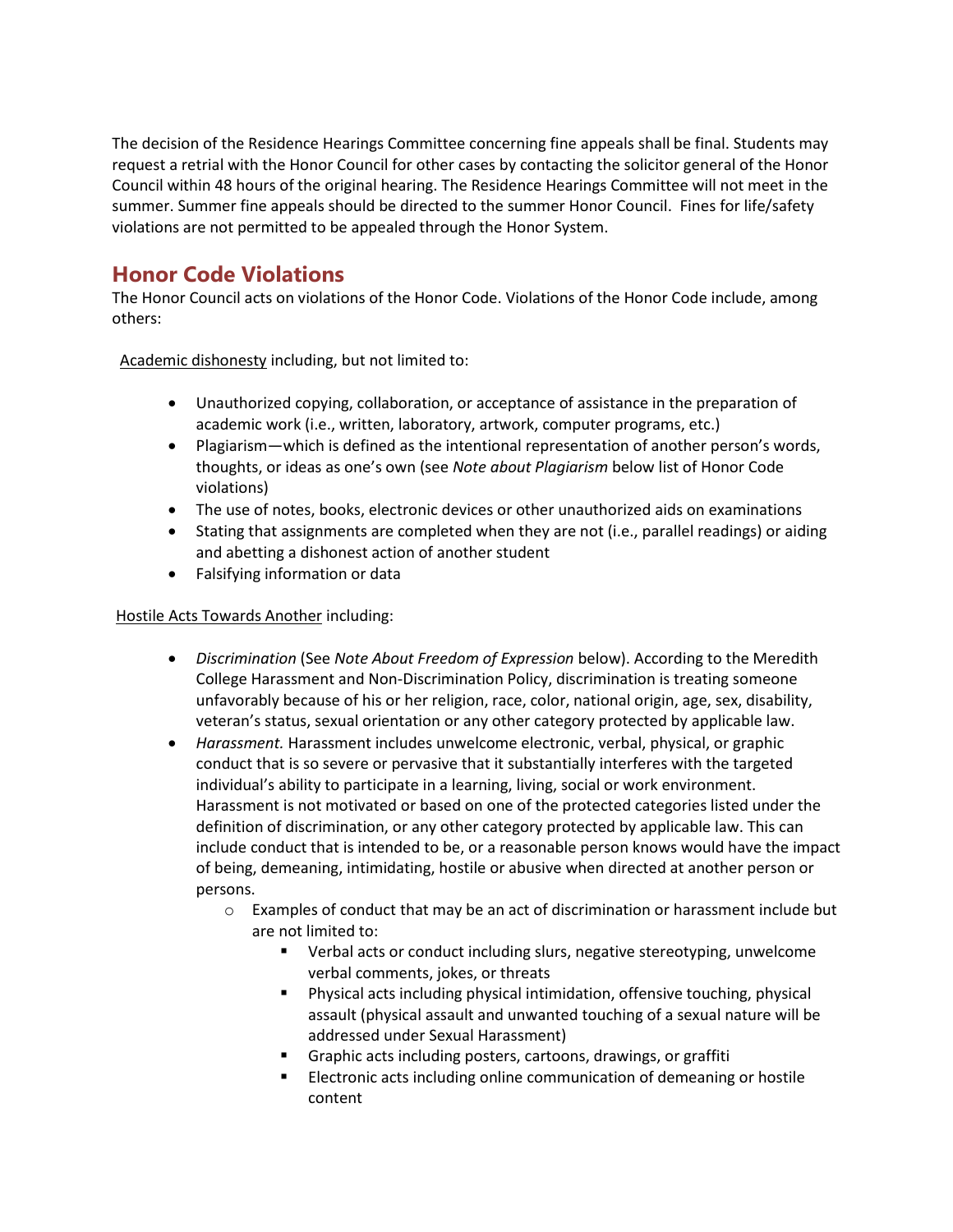- *Intolerance/Bias (*See *Notes about Bias-Related Incidents and Freedom of Expression* below*).*  An act of intolerance is defined as any conduct that serves no scholarly purpose appropriate to the educational experience and demonstrates bias against others because of, but not limited to, their actual or perceived religion, race, color, national origin, age, sex, disability, veteran's status, sexual orientation, or any other category protected by applicable law. The conduct must actually cause or reasonably be intended to cause intimidation, alienation, or other harm to individuals in the Meredith community based on actual or perceived characteristics. Examples of Acts of Intolerance/Bias include, but are not limited to:
	- $\circ$  Vandalism or defacement of personal or campus property (e.g. drawing swastikas, hanging nooses, erecting burning crosses, etc.)
	- o Display or use of slurs or epithets (disparaging or abusive words)
	- o Culturally offensive gestures
	- o Theme parties that encourage people to wear costumes or act in ways that reinforce demeaning stereotypes
	- o Electronic, physical, verbal, or graphic threats or intimidation

When an Act of Intolerance is targeted toward a specific person, it may rise to the level of discrimination or harassment as defined above. A violation may also constitute criminal violations according to local, state and federal law and the College reserves the right to also report suspected violations to legal authorities.

- *Physical Harm:* conduct that intentionally or recklessly results in bodily harm to any person.
- *Sexual Harassment.* Harassment that violates the Meredith College Title IX/Sexual Misconduct Policy will be reported to the Title IX Coordinator. Meredith College will not tolerate sexual misconduct including, but not limited to, non-consensual sexual intercourse, non-consensual sexual contact, sexual exploitation, sexual harassment, sexual coercion, relationship violence (including domestic/intimate partner violence and dating violence), or stalking. Link to policy: [https://www.meredith.edu/assets/images/content/Title-IX-and-](https://www.meredith.edu/assets/images/content/Title-IX-and-Other-Prohibited-Sexual-Misconduct.pdf)[Other-Prohibited-Sexual-Misconduct.pdf](https://www.meredith.edu/assets/images/content/Title-IX-and-Other-Prohibited-Sexual-Misconduct.pdf)
- *Threatening behavior:* any written or verbal expression of intent to cause imminent (highly likely to occur, depending upon communication of intent and context) physical harm to any person.

Aiding or abetting any violation of the Honor Code. Aiding or abetting any act of sexual misconduct will be addressed through the College's Sexual Misconduct/Title IX policies and procedures.

#### Alcohol and Drug Policy violations (se[e College Policies and Regulations\)](https://meredith.edu/assets/images/content/sh_college_policies_and_regulations.pdf)

Dangerous Behavior: engaging in any act, behavior, or conduct that creates an unsafe situation for the campus community, threatens the health or safety of a person, or places a person in a reasonable fear of harm.

Disorderly conduct on College-owned, -operated, or -controlled property or at College functions.

Disorderly conduct shall include acts which violate the rights of others, which tend to breach the peace, or which are deemed lewd, indecent, or obscene. If disorderly conduct is considered severe, frequent, or continues for a prolonged period of time, the behavior may be considered disruptive.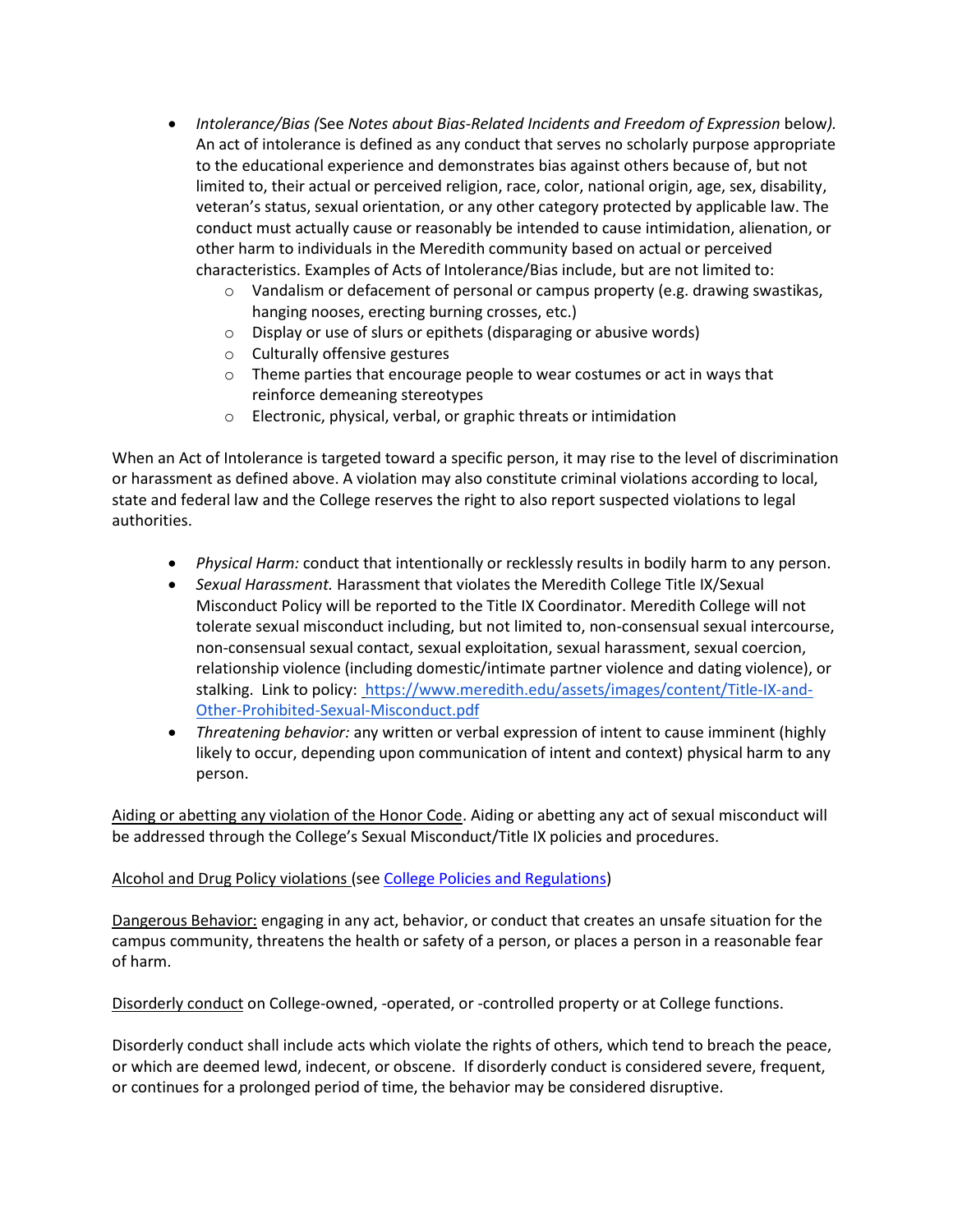Disruption or obstruction of teaching, research, administration, disciplinary procedures, or other college activities, operation or functions, including the failure to appear before college officials or disciplinary bodies when directed to do so.

Failure to follow or comply with directions given by College officials or staff members in the exercise of their official duties.

**Note: Students are required to adhere to Community Standards that are in place at Meredith to limit the spread of COVID-19. Community Standards and consequences for violating these are outlined on the Meredith College Staying Strong site[:](https://www.meredith.edu/staying-strong/staying-strong-community-standards) https://www.meredith.edu/staying-strong/staying-strongcommunity-standards**

Failure to abide by sanctions or penalties properly imposed by the College or disciplinary bodies.

Furnishing of false information, with intent to deceive, to members of the College community who are acting in the exercise of their official duties.

Intentional abuse of a position of trust or responsibility within the College community.

Possession of firearms or other weapons on College property or at College-sponsored functions.

Retaliation: seeking or attempting to seek retribution or revenge against anyone involved in the reporting or investigation of any violation of the Honor Code or other College policies. This retribution or revenge must be so severe and pervasive that it substantially interferes with an individual's ability to participate in a learning, living, social or work environment.

Theft or misuse of or damage to any personal property on institutional premises, any academically related personal property wherever located, or any College property.

Unauthorized entry into or occupation of or trespass upon College facilities or property.

Unauthorized use of the names of the College or the names of member organizations in the College community.

Violations of College policies as set forth in this Student Handbook.

Violation of rules governing the residence halls, on-campus apartments, the health center, the library, the dining hall, and other college owned, operated or regulated property.

Any other conduct deemed by the College to be undesirable or unacceptable, or which interferes with or threatens the College's ability to fulfill its educational purposes.

*NOTE: A student may be accused of more than one violation as a result of a single incident.*

#### **A Note about Freedom of Expression:**

From the College's Freedom of Expression policy: "Meredith College values freedom and openness in the pursuit of truth. The lively and free exchange of ideas is essential to the intellectual life of the College as well as to the expansion of knowledge itself. Freedom of thought, free speech, and peaceful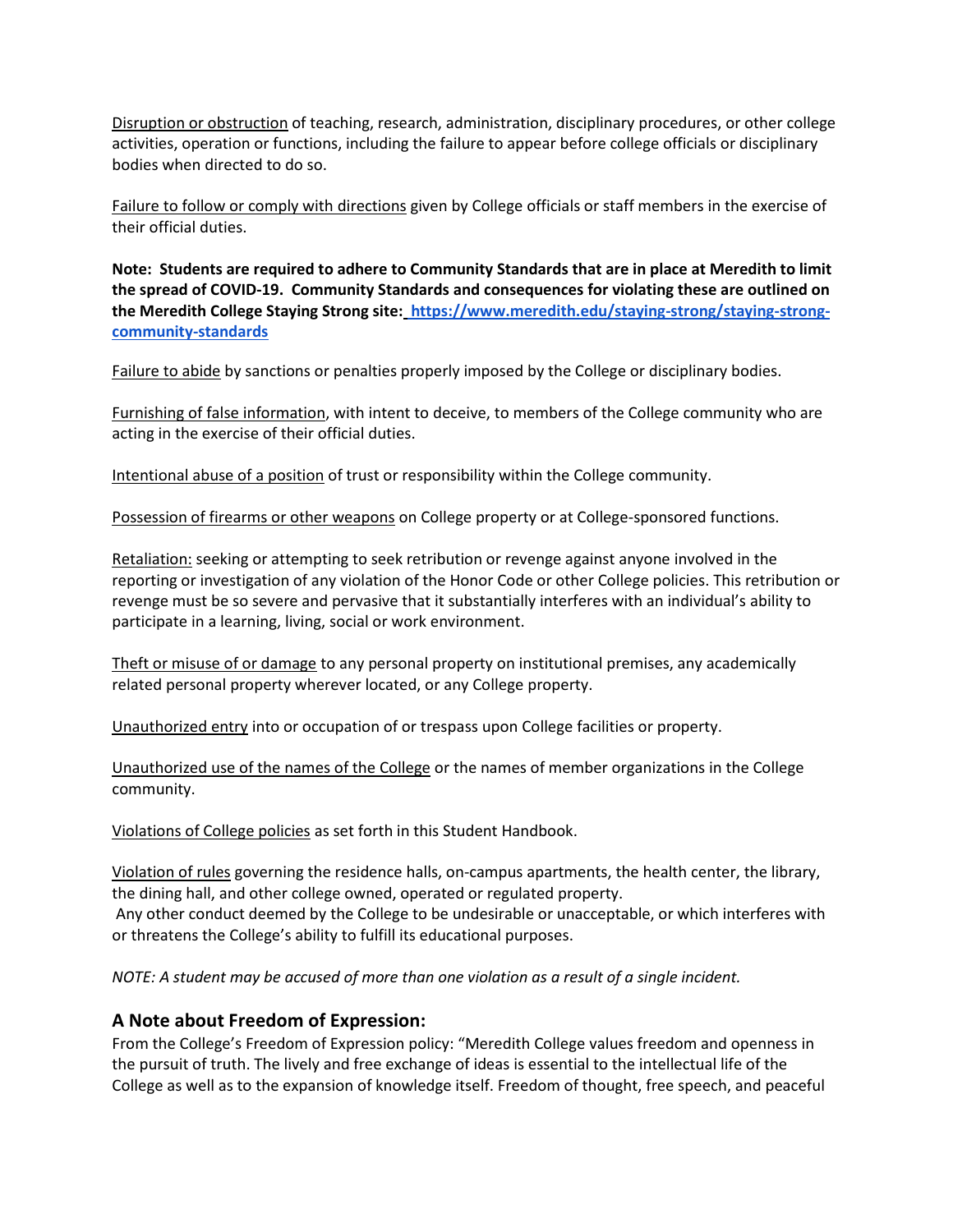assembly are rights of citizens and are fundamental to this open inquiry and search for knowledge." [\(Freedom of Expression\)](https://drive.google.com/file/d/1DWA874-hdeEFyZqkg8z6GekZ19b8aojc/view?usp=sharing).

#### **Ignorance of a rule or regulation shall not be accepted as a defense by the Honor Council.**

The College has jurisdiction over all misconduct that occurs on campus or in any program or activity sponsored by the College. The College reserves the right to make charges or convictions for violations of federal, state, or local law by its students a matter for consideration and action of Honor Council and or the basis for removal from campus. In addition, misconduct by Meredith students while off-campus, including but not limited to conduct that occurs on other college or university campuses, may be cause for Honor Council action when the behavior interferes with or is disruptive to the College, its educational mission, or the safety of the community.

#### **A Note about Plagiarism:**

Plagiarism is the dishonest use of another's words, thoughts, ideas or organization. Honest work in no way precludes using another's work; it requires that another's work be properly acknowledged. Plagiarism results when a student copies from another student's paper or from books and other print or online sources and fails to acknowledge such borrowing.

Whether source materials are quoted directly or are paraphrased, all such borrowing must be acknowledged clearly in the final paper or oral report through the use of footnotes or source tags.

If a student discovers that she has made a mistake in acknowledging sources in a paper already submitted, she should make this error known to her instructor.

A plea of ignorance will not be accepted as an excuse by the Honor Council.

As the educational purpose of papers differs from classroom to classroom, it is the joint responsibility of the instructor and the student to clarify what constitutes plagiarism in keeping with the purposes outlined for a particular paper or project. Each instructor should state specifically the extent and limits of available sources a student may employ in writing her paper. A student who is uncertain about an assignment and sources to be used should consult with her instructor for clarification before completion of the paper.

(Please note that the use of one's own old high school or collegiate papers is discouraged, but if used, must be acknowledged as a source.)

#### **A Note about Bias-Related Incidents:**

A bias incident is any conduct that serves no scholarly purpose appropriate to the educational experience and demonstrates bias against an individual or group based on any facet of the individual's or group's identities.

Bias incidents may also include actions that do not meet the definition of an Honor Code violation or crime, but have negative impact and harm on others and on the campus community. An active response is needed to ensure a safe and inclusive campus for all. Students are encouraged to report bias-related incidents to the Office of the Dean of Students so that the incident may be investigated and support can be provided to the persons who experienced the impact and harm. Even when offenders are unaware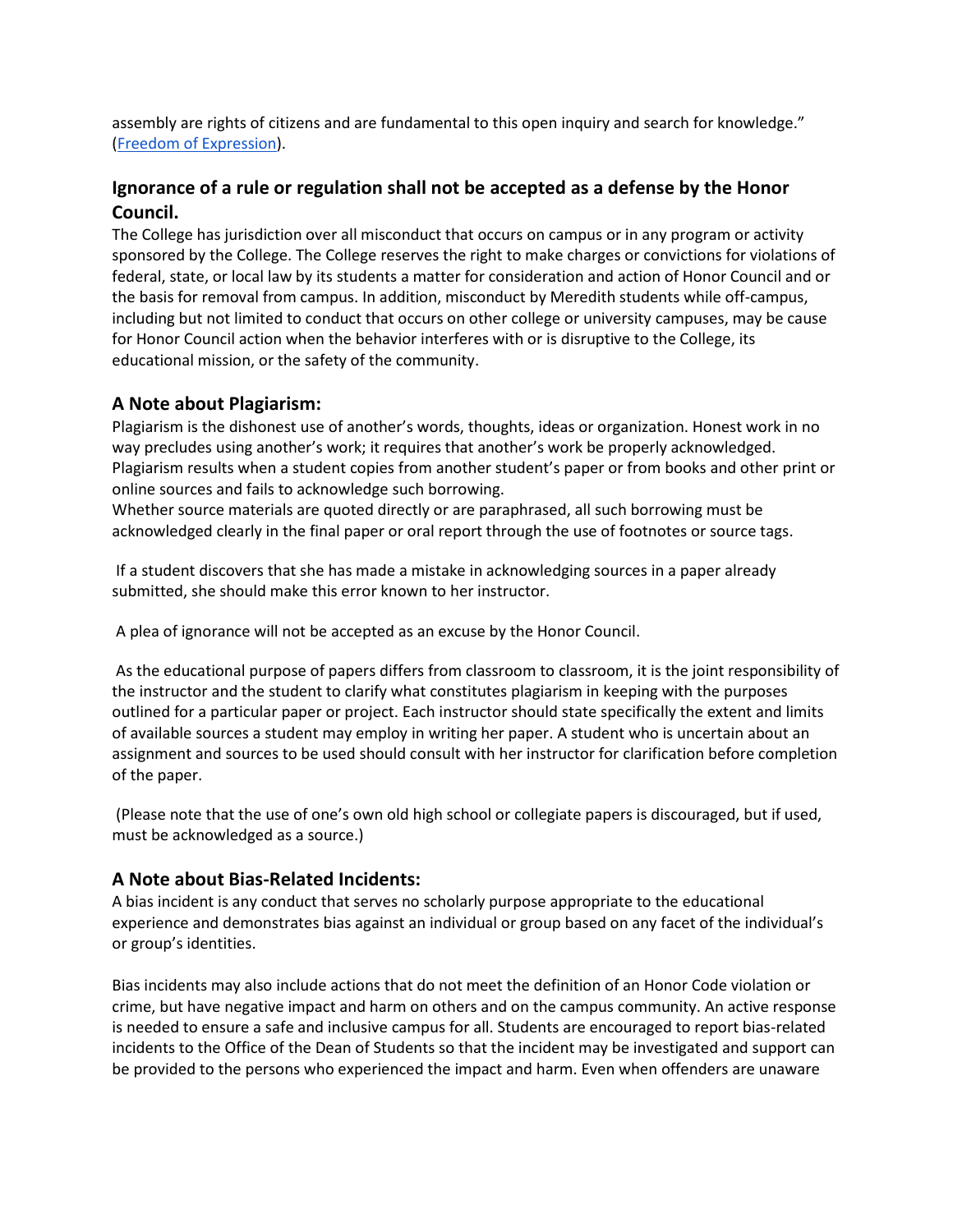that they have demonstrated bias and did not intend to offend another, an expression of bias necessitates a response and can be an opportunity for education and reconciliation.

While free expression is valued and encouraged, it may lead to unintended consequences such as disagreements, or one feeling uncomfortable or offended. While we foster a campus community that values dialogue that is thoughtful and respectful, the College affirms its commitment to prohibiting harassment and discrimination, as defined by the Honor Code, other relevant College policies, and applicable laws.

# **Reporting a Violation of the Honor Code**

#### **Self-referral**

If a student realizes that she has violated the Honor Code, she is encouraged and expected to report herself in a timely manner to the solicitor general of Honor Council. The solicitor general for fall 2021 and spring 2022 is Glenn Cameron at [gacameron@email.meredith.edu.](mailto:gacameron@email.meredith.edu) In summer 2022, reports should be emailed to Assistant Dean Tomecca Sloane at [sloaneto@meredith.edu](mailto:sloaneto@meredith.edu)

#### **Report by another student**

If a student witnesses or suspects that an infraction has occurred, she has two paths she may follow. In a timely manner, she may confront the suspected student and ask her to report herself to the solicitor general. Alternatively, he may refer her suspicion directly to residence life staff (if appropriate) or to the solicitor general.

#### **Report by a member of the faculty or the staff**

If a faculty or staff member suspects a student of an Honor Code violation and is able to ascertain the facts of the case, it is that faculty or staff member's responsibility to inform the student and request that she report herself within 24 hours to the solicitor general or the assistant dean of students. Should the student not make the report, the faculty or staff member should do so.

#### **Reports by Campus Police and Residence Life Staff**

Reports about suspected Honor Code violations are submitted to the Office of the Dean of Students and, when necessary, may be reviewed by the Solicitor General. If the Solicitor General determines that the Honor Code has been violated, she will contact the student.

# **Sanctions**

One or more of the following sanctions or others deemed appropriate by the Honor Council may be imposed upon students for violations of the Honor Code, depending upon the gravity of the offense:

#### **Papers**

A student may be required to write a paper, so she can examine critically her behavior and decisionmaking process. The length, topic and due date of the paper will be determined by the Honor Council.

#### **Presentations**

A student may be required to design or attend an educational presentation or program.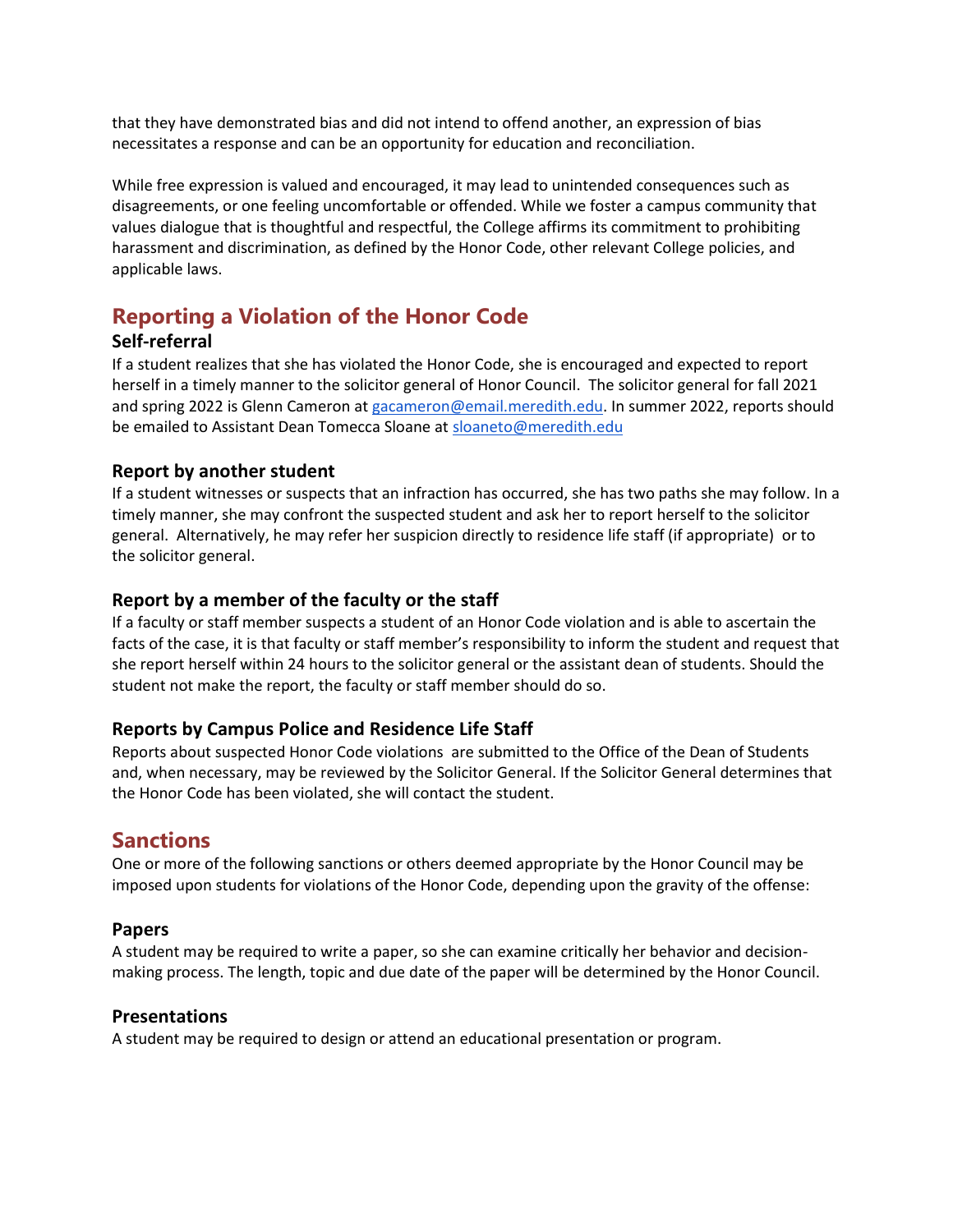#### **Campus work**

A student may be required to render a specified number of hours of unpaid work to be performed on campus as designated by the Honor Council.

#### **Restitution**

Reimbursement for damages to or misappropriation of property and/or reimbursement for medical expenses for injury.

#### **Fines**

A student may be charged a fine for an Honor Code offense. The amount of the fine may be determined by the Honor Council and used for the benefit of the Meredith College community.

#### **Warning**

Written notice that continuation or repetition of the cited conduct found wrongful, within a period of time stated in the warning, may be cause for more severe disciplinary action.

#### **Reprimand**

A written censure including the possibility of more severe disciplinary sanctions in the event of the finding of another violation of the Honor Code within a stated period of time. Other components are as follows:

- Notification of parents of traditional-aged students may be considered by the Vice President for College Programs. If she deems notification necessary, the Vice President for College Programs or her designee will write to the parents and may ask the chair of Honor Council to write a letter as well.
- Honor Council will consider whether students placed on reprimand will be eligible to serve as an officer of any recognized campus organization. Duration of the period of reprimand will be specified for each case.
- A student may be asked to move out of the residence hall or campus apartment if she is of danger to herself or other students.

#### **Probation**

Probation is a set period of time during which the student is to give exceedingly careful attention to her behavior in order to affirm her ability to abide by the Meredith College rules and regulations. IMPORTANT—PLEASE NOTE that if at any time a student who is on probation is found guilty of another violation of the Honor Code, she may be suspended for a minimum of one semester or expelled from the College. Components of probation are as follows:

- Notification of parents of traditional-aged students to be considered by the Vice President for College Programs. Within two weeks following the final hearing, a letter from the Vice President for College Programs may be sent to the parents informing them about sanctions and the offense.
- Statement of offense to be placed in a confidential file in the Office of the Dean of Students.
- Notification of academic adviser and Office of Financial Assistance.
- Students while on probation are ineligible to serve as an officer within any recognized campus organization.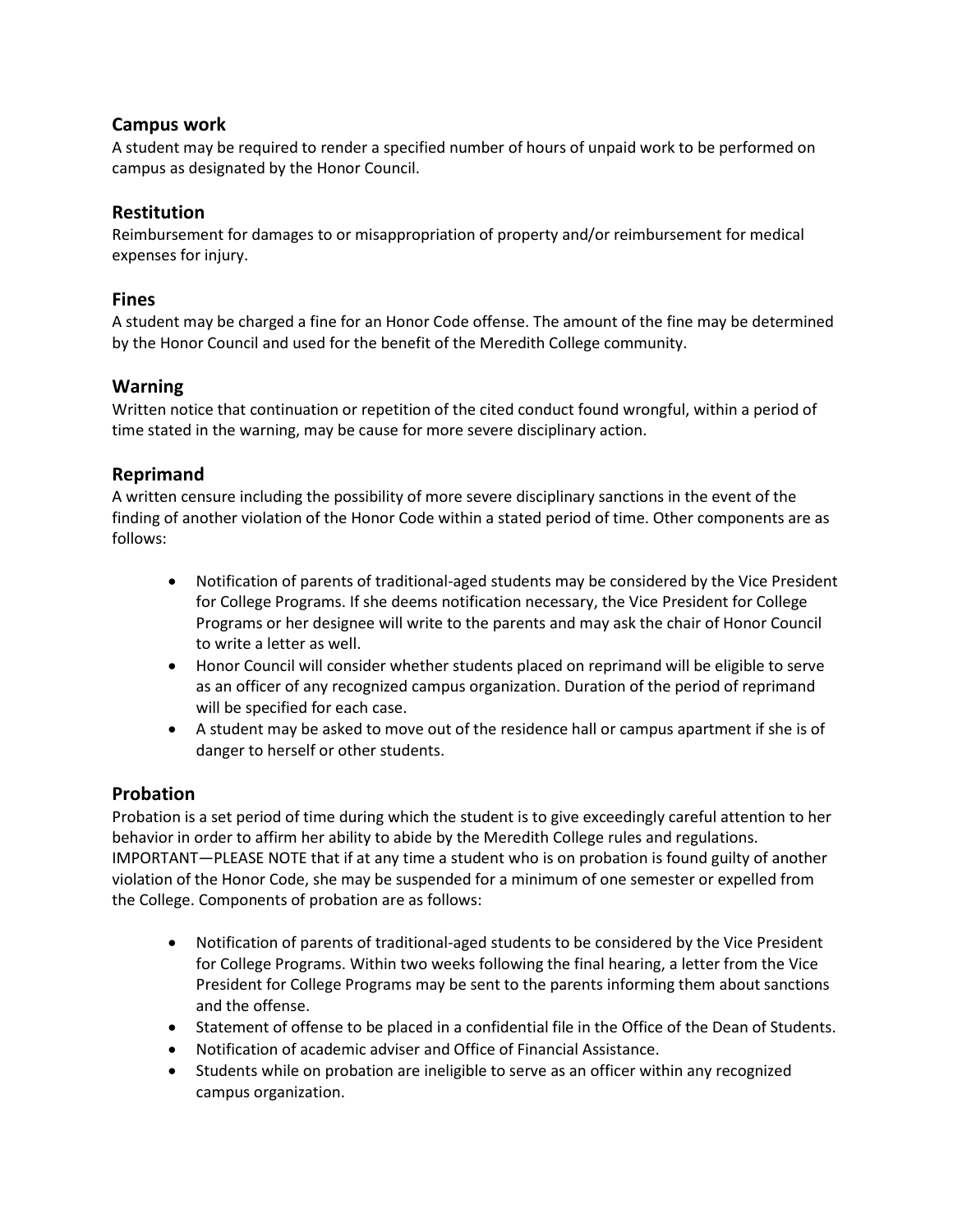A student may be asked to move out of the residence hall or campus apartment if she is of danger to herself or other students.

#### **Delay of Graduation**

Delay of graduation ceremony and receipt of diploma as set forth in the Notice of Delay of Graduation. Other components are as follows:

- If after a 48-hour period following her notification of delay of graduation the student has not appealed, the sanction will be submitted for final approval by the dean of students to the Vice President for College Programs.
- Parents of traditional-aged students will be notified by the Vice President for College Programs.
- The academic adviser, Office of Financial Assistance, and Office of the Registrar will be notified.
- Action will be recorded on official records in the Office of the Dean of Students and the Office of the Registrar.
- A student may not participate in commencement ceremonies until sanctions have been completed, unless approved through commencement appeal process by Provost, in consultation with the assistant dean of students.
- A student whose graduation has been delayed may take classes to complete her degree.
- A student while on delay of graduation is ineligible to serve as an officer within any recognized campus organization.

#### **Suspension**

Exclusion from classes and other privileges or activities related to the College for a minimum of one semester as set forth in the Notice of Suspension. Other components are as follows:

- If after a 48-hour period following her notification of suspension the student has not appealed, the decision will be submitted by the dean of students to the Vice President for College Programs.
- In the case of immediate suspension, the student must vacate the campus within 24 hours following the final decision of the Vice President for College Programs.
- The student may apply for readmission to Meredith after the specified period of suspension.
- Parents of traditional-aged students will be notified by the Vice President for College Programs.
- The academic adviser and Office of Financial Assistance will be notified.
- Action will be recorded on official records in the Office of the Dean of Students and the Office of the Registrar. A student who chooses to appeal shall continue attending classes during the appeal process. Continued class attendance, however, shall have no effect upon the outcome of the appeal.

#### **Expulsion**

Termination of student status. Other attributes are as follows:

 If after a 48-hour period following her notification of expulsion the student has not appealed, the decision will be submitted by the dean of students for final approval by the Vice President for College Programs.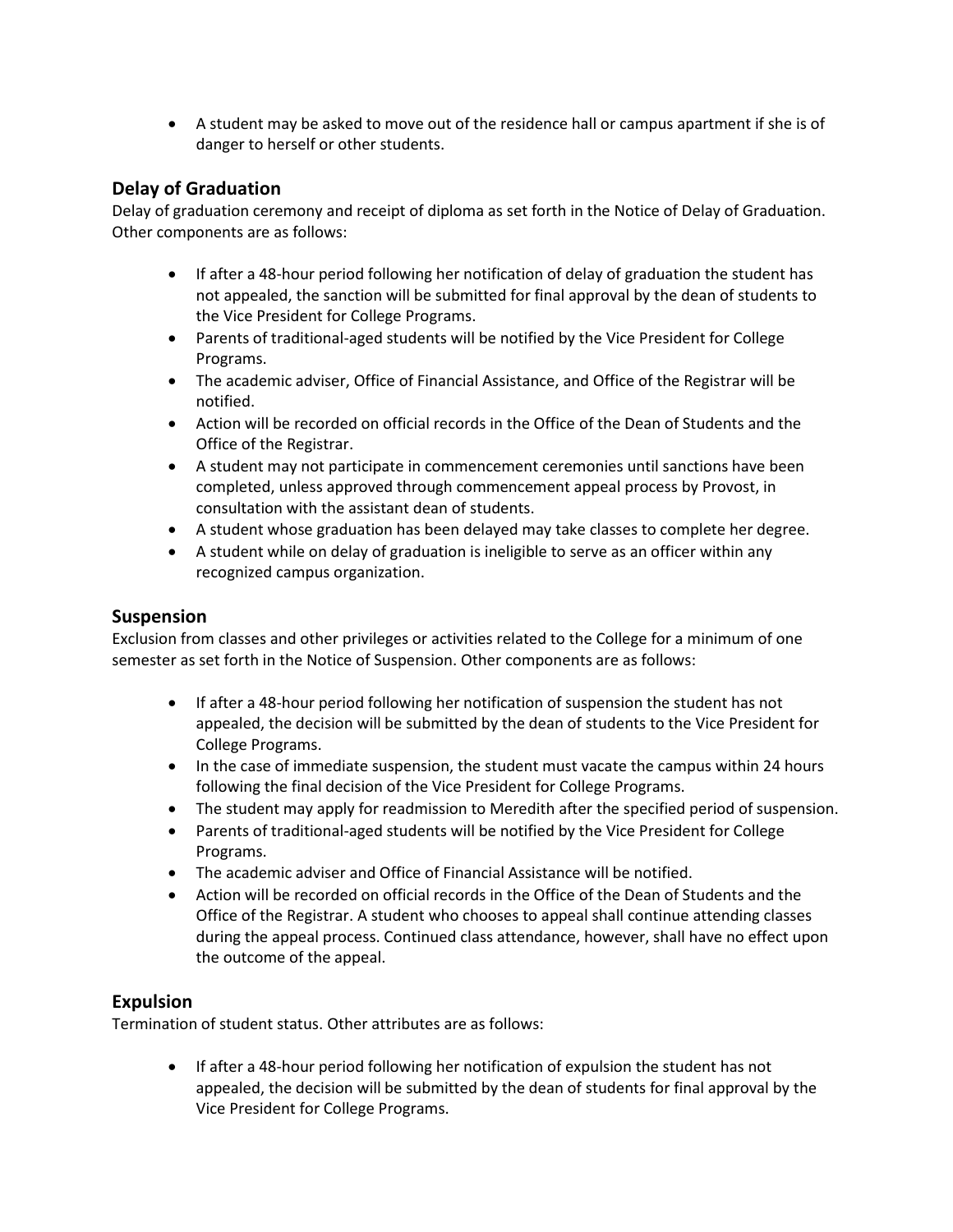- In the case of immediate expulsion, the student must vacate the campus within 24 hours following the decision of the Vice President for College Programs.
- The student shall not have the privilege to apply for readmission to the College. Expulsion shall be recorded on official college records in the Office of the Registrar and the Office of the Dean of Students.
- A student who chooses to appeal shall continue attending classes during the appeal process; continued class attendance, however, shall have no effect on the outcome of the appeal.
- Parents of traditional-aged students will be notified by the Vice President for College Programs.
- The academic adviser and Office of Financial Assistance will be notified.

*NOTE: Any of the penalties listed in this chapter resulting from cases involving academic dishonesty shall include the right of the professor to levy any additional academic penalty he or she shall deem appropriate.*

# **Appeals of Honor Council Action**

A student may appeal Honor Council action to the Review Board. To do so she should deliver written notice of her appeal to the dean of students by noon of the Wednesday following her Honor Council hearing. The Notice of Appeal must state clearly the reason for the appeal. (See the By-laws: Article III section 3C2.) The Review Board Hearing shall typically occur on the Friday following the Notice of Appeal.

The appellant shall have a maximum of five minutes to present her appeal to the Review Board.

The action of the Review Board is final except for the right of the student charged to appeal to the Vice President for College Programs in cases of delay of graduation, suspension or expulsion. A student may appeal a Review Board decision by presenting her written appeal to the Dean of Students within 72 hours of the Review Board Hearing. The Dean of Students will then present the appeal accompanied with relevant case documents to the Vice President for College Programs for her review and decision.

Following consultation with an advisory committee made up of the Provost, the Chair of the Faculty Council, and the Chair of the Student Life Committee, the Vice President for College Programs shall reach a decision and give formal, written notice to the student and to the Chair of the Honor Council within ten days after receiving the notice of appeal. The action of the Vice President for College Programs is final.

Appeals from an Honor Council hearing presented during fall exam week will be heard at the beginning of the following semester unless the case involves a graduating senior. Appeals presented during spring semester exam week will be heard if possible.

# **Appeals of Apartment Fines**

A student may appeal an apartment fine to the Residence Hearings Committee. The decision of the Residence Hearings Committee on fine appeals is final.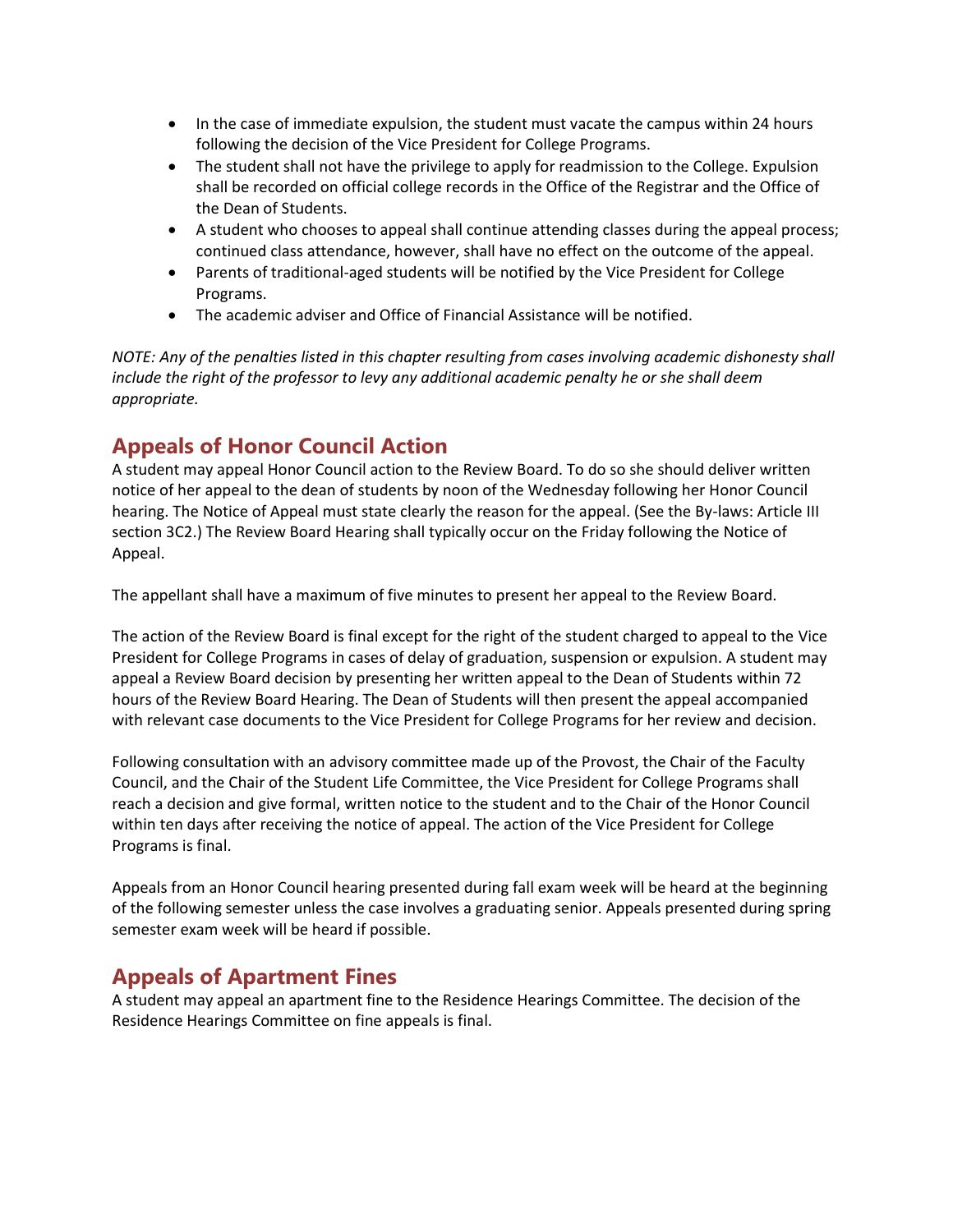# **Appeals of Residence Hall Fines**

A student may appeal a residence hall fine (except for fines for life/safety violations) to the Residence Hearings Committee by giving written notice of her appeal to the clerk of the Residence Hearings Committee within 48 hours of receipt of the notification of the fine. The written notice must identify what fine is being appealed and why the fine is being appealed. The clerk will notify the appellant of the date and time of the appeals hearing.

At the appeals hearing, the clerk will introduce any material and/or character witnesses. The appellant shall have a maximum of five minutes to present her appeal. Members of the Committee sitting on an appeal may ask questions of the material witnesses and appellant. The decision of the Residence Hearings Committee on fine appeals is final.

# **CRC Students**

Students participating in the Cooperative Raleigh Colleges (CRC) Program who are accused of academic dishonesty are liable to the judiciary process of the host institution and possibly their home institution as well.

# **Commuter Students**

Both traditional and Wings commuter students' cases, like those of any other student, will be heard by the Honor Council.

# **Good Social Standing**

A student is considered to be in good social standing with the College if she has no pending Honor Council case, if she completes by the deadline any educational sanction given by Honor Council, and if she is not serving a term of probation, delay of graduation, suspension, or expulsion.

If a student is not in good social standing, a hold will be placed on the student's transcript, and she will not be eligible for graduation until the sanctions have been completed.

# **Honor System Records**

Honor Council, Review Board, and Residence Hearings Committee records are maintained by advisers and chairs of each branch. Official records in the Office of the Dean of Students are kept ten years after completion of a penalty (Exception: records of expulsion are on permanent file.)

# **Communication of Outcomes of Reported Violations**

Outcomes related to how reported Honor Council violations are addressed by the Honor System or the Office of the Dean of Students are private and are considered student records information protected by FERPA. Therefore, the person who reports a violation may not know its outcome but can be assured that the College takes each report seriously and follows established student judicial procedures.

# **Jurisdiction of the College**

Students are expected to maintain at all times a high standard of personal conduct in keeping with Meredith principles. The College reserves the right to suspend, expel or to exclude at any time any student whose academic standing or conduct is regarded by Meredith as undesirable or unacceptable.